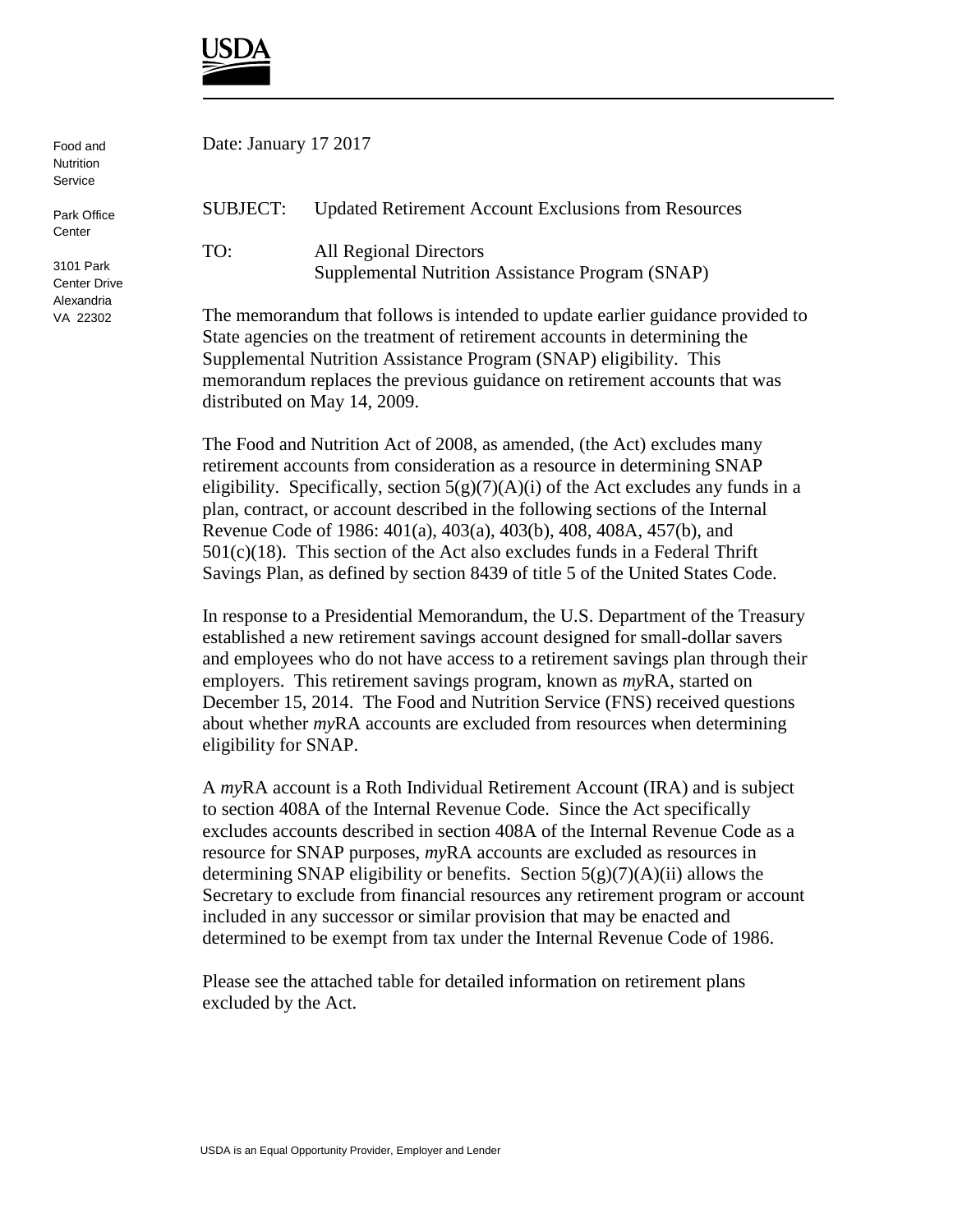All Regional Directors Page 2

Section  $5(g)(7)(B)$  of the Act provides the Secretary with discretion to exclude additional funds in retirement plans, contracts, or accounts. At this time, FNS is adding *my*RA to the list of excluded retirement accounts. FNS will provide additional notification if other retirement accounts are excluded from financial resources in the future.

As noted in the May 14, 2009 memorandum, an earlier chart included in the second 2008 Farm Bill Question and Answer document on Certification Issues (available at: http://www.fns.usda.gov/snap/questions-and-answers-certification-issues-2008-farm-bill-2) included the term "tax-preferred." Some inaccurately interpreted this term as a requirement that the State determine whether a retirement account was tax-preferred before excluding the retirement account from a household's resources. FNS used tax-preferred to indicate that these accounts receive preferential treatment by the Internal Revenue Service (i.e. these accounts have tax advantages). There is no need to differentiate whether excluded retirement accounts are tax-deferred or tax-preferred. The final rule implementing the related 2008 Farm Bill provision, the Supplemental Nutrition Assistance Program: Eligibility, Certification, and Employment and Training Provisions of the Food, Conservation and Energy Act of 2008, was published in the Federal Register on January 6, 2017, and is effective as of March 7, 2017.

Please work with your States to ensure that SNAP staff is aware of which retirement accounts the Act expressly excludes from resources and are applying the policy accurately. States only need to determine whether the retirement account is defined by the abovementioned sections (i.e. is included in the attached table). If the retirement account is included in the table, the account is excluded as a resource in determining a household's eligibility.

If you have questions, please contact Sarah Goldberg via email at Sarah.Goldberg@fns.usda.gov or by phone at (703) 305-4397.

Sincerely,

Lupeth Sulberman

Lizbeth Silbermann **Director** Program Development Division

Attachment